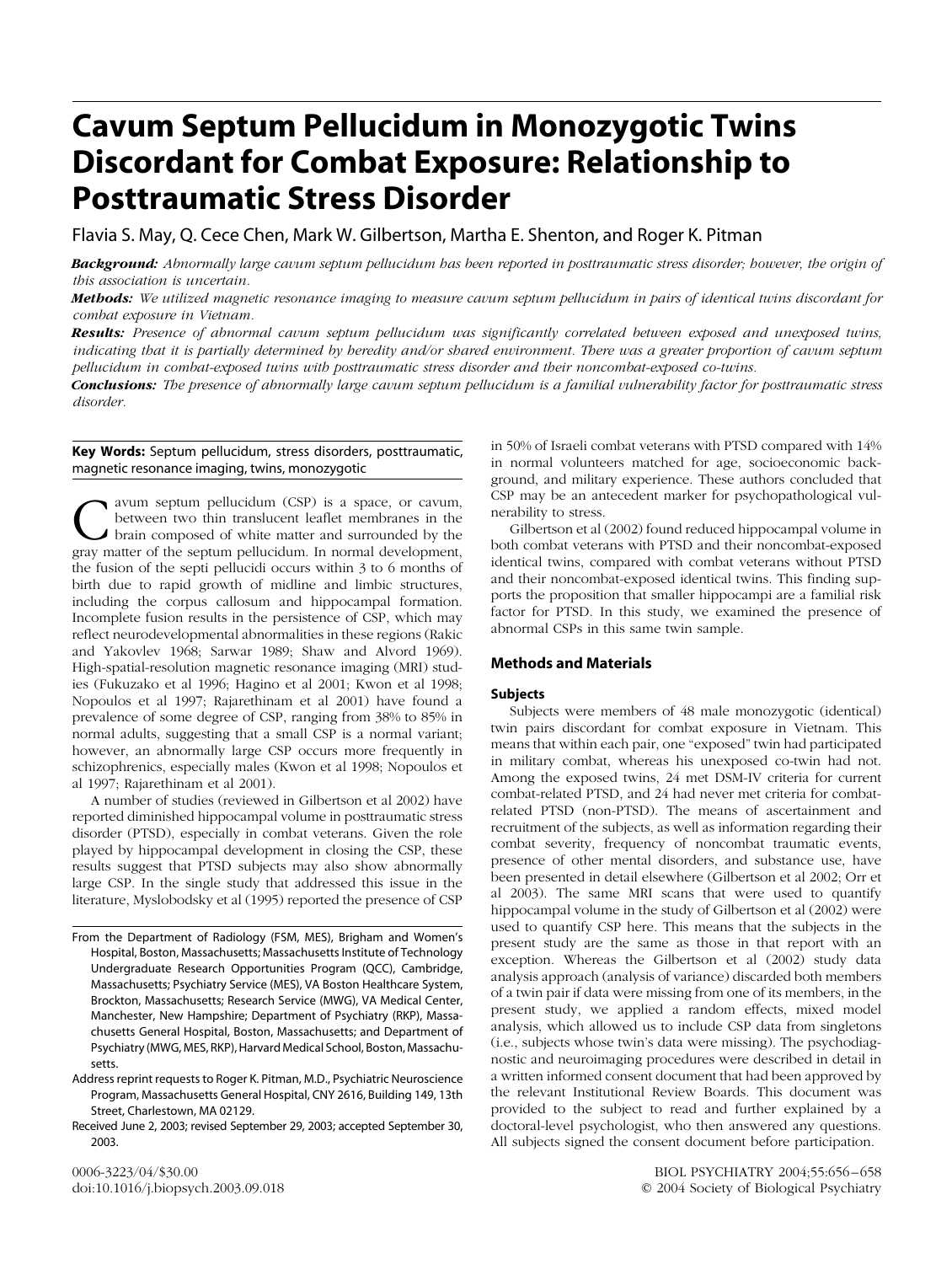#### **PTSD Diagnosis**

The Clinician-Administered Post-Traumatic Stress Disorder Scale (CAPS) [\(Weathers et al 2001\)](#page-2-0) was used to make a categorical diagnostic determination of the presence or absence of combat-related PTSD (current vs. never had) in the exposed twin. In our hands, the interrater, test-retest reliability of total CAPS score was .94 (intraclass correlation coefficient). Due to ambiguous predictions, exposed subjects with past but not current PTSD were excluded.

#### **MRI Acquisition and Processing**

The MRI acquisition protocol and the postprocessing of images have been described by [Kwon et al \(1998\).](#page-2-0) Briefly, we obtained 1.5-mm-thick coronal slices that were derived from a series of contiguous slices using a Spoiled GRASS (SPGR) sequence (i.e., repetition time  $=$  35 milliseconds, echo time  $=$  5 milliseconds, voxel dimensions =  $.9375 \times .9375 \times 1.5$  mm). An anisotropic diffusion filter ( $k = 13$  for SPGR and 90 for proton/T2 images, iteration  $=$  3) was applied to the images to reduce noise before processing each set of scans. Images were aligned using the line between the anterior and posterior commissures (anterior commissure-posterior commissure line [AC-PC]) and the sagittal sulcus to correct head tilt and were also resampled to make voxels isotropic (sides measured .9375 mm). The presence or absence of CSP was then scored on each of these slices.

#### **Cavum Septum Pellucidum Quantification**

The means of quantifying CSP have been described by [Kwon](#page-2-0) [et al \(1998\).](#page-2-0) Briefly, for each subject, the number of slices containing CSP was counted on a series of coronal images without knowledge of diagnosis. When a certain slice appeared to have a partial volume effect, the slice was scored as containing the CSP. This definition may be too inclusive, but it is objective and enables reliable measurement. Since the images were .9375 mm thick, without gaps, the multiplication of the rating by .9375 was a reflection of the anterior-to-posterior extent of the cavum, although partial volume effects render this an approximation. For example, a CSP seen on six slices would be approximately 5.6 mm long. Previously, the interrater reliability for CSP slice count determined by this technique was found to be .93 to .97 [\(Kwon](#page-2-0) [et al 1998\)](#page-2-0). We reevaluated this in the present study by having a second rater rescore 15 of the subjects' number of slices containing CSP.

Because the high-spatial-resolution MRI studies reviewed above suggest that the presence of a very small CSP has no pathologic significance, it is important to distinguish CSPs considered to be larger than normal variants. To do this, we set an a priori criterion based on previous work [\(Kwon et al 1998\)](#page-2-0), whereby CSP was considered to be abnormal if it was visualized on six or more slices  $(\geq 5.6 \text{ mm})$ .

#### **Statistical Analysis**

Continuous data were analyzed by means of a mixed model that treated dichotomous PTSD diagnosis (i.e., PTSD vs. non-PTSD in the combat-exposed twin) as a between-pairs fixed effect, combat exposure as a within-pair fixed effect, and twin pairs as a random effect [\(Little et al 1996\)](#page-2-0). The categorical data for proportion of subjects with an abnormal CSP were analyzed in a parallel manner using generalized estimating equations [\(Liang and Zeger 1986\)](#page-2-0). A significant PTSD diagnosis effect in the absence of a PTSD diagnosis  $\times$  combat exposure interaction would be consistent with abnormal CSP as a familial vulnerability factor for PTSD. In contrast, a significant interaction (with a higher frequency of abnormal CSP in the exposed PTSD veterans than in the other three groups) would be consistent with abnormal CSP as an acquired PTSD sign. Because the predictions for abnormal CSP were clearly directional (i.e., there was no reason to entertain the possibility of a lower proportion of CSP in PTSD pairs than in non-PTSD pairs or in exposed veterans than in unexposed veterans), one-sided  $p < .05$  was regarded as indicating statistical significance for the tests.

#### **Results**

Interrater reliability for CSP slice count in the current sample was .88 (intraclass correlation coefficient).

Magnetic resonance imaging data were unavailable in four combat-exposed, PTSD subjects for the following reasons: two had shrapnel that prohibited scanning, one developed an acute medical condition that precluded scanning, and one developed claustrophobia in the scanner. Magnetic resonance imaging data were unusable in one exposed twin without PTSD who had a brain tumor and in one unexposed co-twin (of an exposed twin with PTSD) who had had past brain surgery.

[Table 1](#page-2-0) presents the remaining subjects' demographic, psychometric, whole brain volume, and CSP data, along with the results of the statistical analyses. There were no significant main effects or interactions for age or education. As would be expected, exposed PTSD subjects had larger total combat-related CAPS scores than exposed, non-PTSD subjects. Although the PTSD diagnosis  $\times$  combat exposure interaction for whole brain volume showed a trend toward statistical significance ( $p = .07$ ), the pattern of the PTSD veterans' and the co-twins of the non-PTSD veterans' mean whole brain volumes both being lower than those of the non-PTSD veterans and the co-twins of the PTSD veterans makes this trend uninterpretable and unlikely to be of any significance. With regard to the proportion of subjects with an abnormal CSP, the PTSD diagnosis main effect was  $\chi^2 = 2.8$ ,  $p = .09$  (two-sided), or  $p < .05$  (one-sided). In contrast, the combat exposure main effect and the PTSD diagnosis  $\times$  combat exposure interaction were not significant.

The correlation between presence (or absence) of an abnormal CSP in exposed and unexposed twins collapsed across exposed twin's PTSD diagnosis was calculated by means of the  $\Phi$  coefficient (which is the equivalent of a Pearson product moment correlation between two dichotomous variables and also referred to as Yule's d). For this analysis,  $\Phi = .35$ ,  $n = 42$ ,  $p = .01$  (one-sided). There was no difference in mean (SD) hippocampal volume in the 20 subjects with an abnormal CSP: 7.4 (1.3) mL versus the 67 subjects without an abnormal CSP: 7.3 (.8) mL,  $t(85) = .4$ ,  $p = .67$ (hippocampal volume data missing in three subjects).

#### **Discussion**

The presence of an abnormal CSP was significantly correlated between exposed and unexposed twins, collapsed across diagnostic groups. This correlation indicates that the presence of an abnormal CSP is partially of familial determination, where familial means due to hereditary and/or environmental factors shared by the twins. To our knowledge, this is the first time that this finding has been reported; however, that this association accounted for only  $12\%$  (.35<sup>2</sup>) of the variance suggests an additional determining role for unique environmental factors on abnormal CSP. (Not all congenital variations are familial as defined here, i.e., unique environmental factors that may distinguish identical twins can play a role even in utero.) There was no observed association between CSP and hippocampal volume.